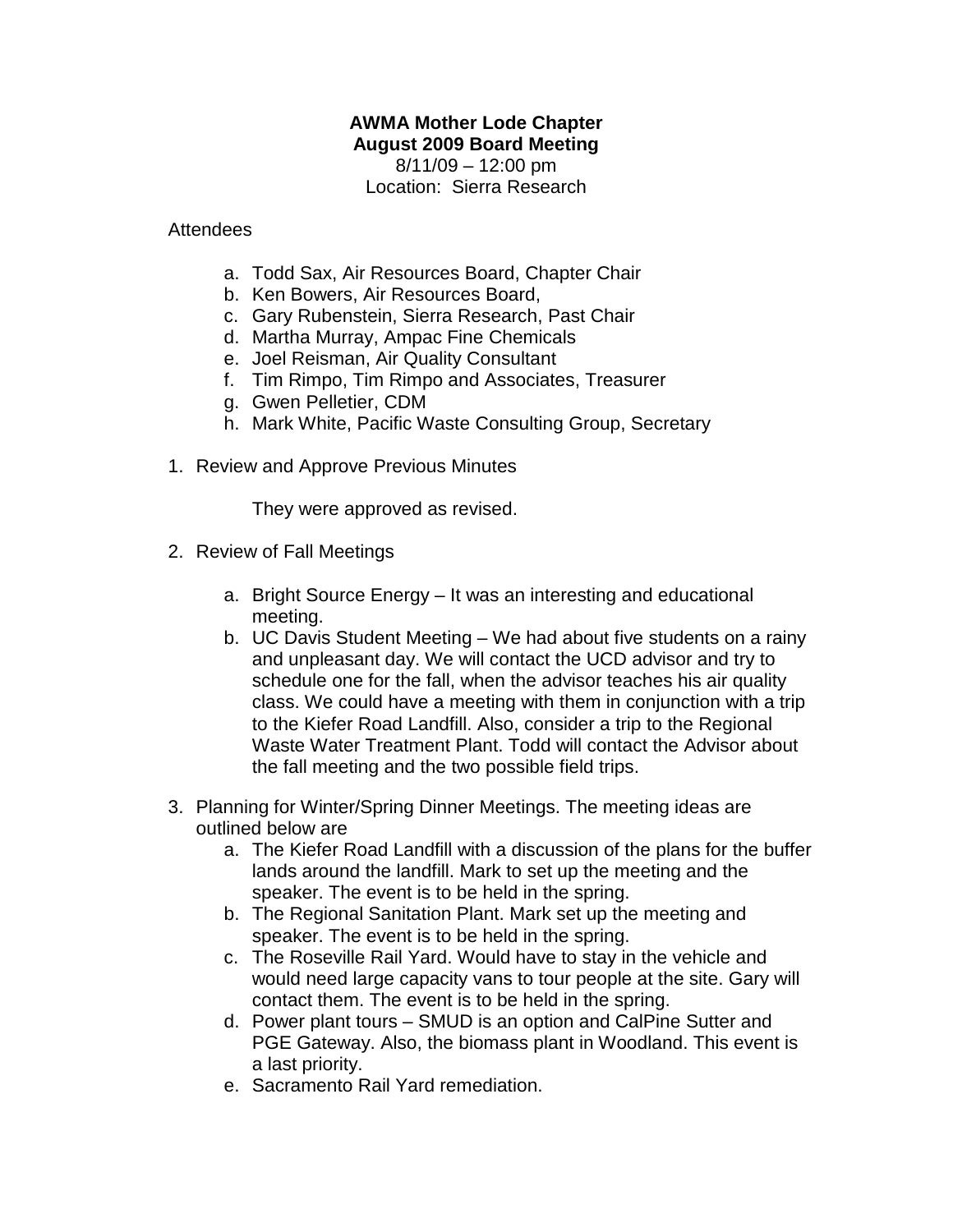- f. James Goldstene, the Executive Officer of the ARB. The speech may be in the Bay Area or in Sacramento. Gary will contact him. Fall meeting. Expect the presentation to be 90 days after the contact.
- g. Exceeding the PM 2.5 standard in Fairbanks, Alaska. The discussion will cover local impacts and source apportionment. Fall, as an alternative to the SB 375 discussion.
- h. SB 375 (smart growth requirements). Todd will contact Gordon Gary. SACOG could be presenter. Fall
- i. Aerjoet's new solar plant. Martha to follow-up. The event is to be held in the spring.
- j. Tom Cahill discussing the Arden School testing. The event is to be held in the spring.
- k. The cost of AB 32 implementation on small business. Ken will follow up. Martha has an article that she will send to us.
- l. Meeting location and food. We will consider using a caterer and having the meeting at Sierra or other locations large enough for the group expected. Sierra can accommodate 25 people. EDAW can also accommodate us. We would like to find a larger location in case we have too large a crowd. CDM and CH2MHill also have rooms that can accommodate 25. Jones and Stokes has a larger room, I AM NOT SURE WHO WAS TO CHECK WITH THEM. Also check with CalEPA, Sac Metro AQMD and golf courses may have larger locations. (Would probably have pay for the room). Also Mark is to check with the Environmental Management Department on Mather.
- m. UCD student meeting, Todd set up during the fall with Kiefer or the San District.
- 4. Update on Education
	- a. School Grants had one successful application last year
	- b. We want to send it out to at least 10 schools this year. The sender is to follow-up with the school.
	- c. Pat to make changes to the application. It will be posted to our local web site and distributed by the members.
	- d. We will establish the due data as October 30, 2009 to award in January 2010.
	- e. The grant will be one cycle this year.
	- f. UCD Todd will participate in the phone conference next week with GWS regarding scholarship. He will get them in touch with the UCD Advisor.
- 5. Treasurer, Membership, and Other Reports
	- a. Treasurer, started year on July 1, 2009 with \$21,000. The current balance as of July 31, 209 is \$22,682.87. Our investments have